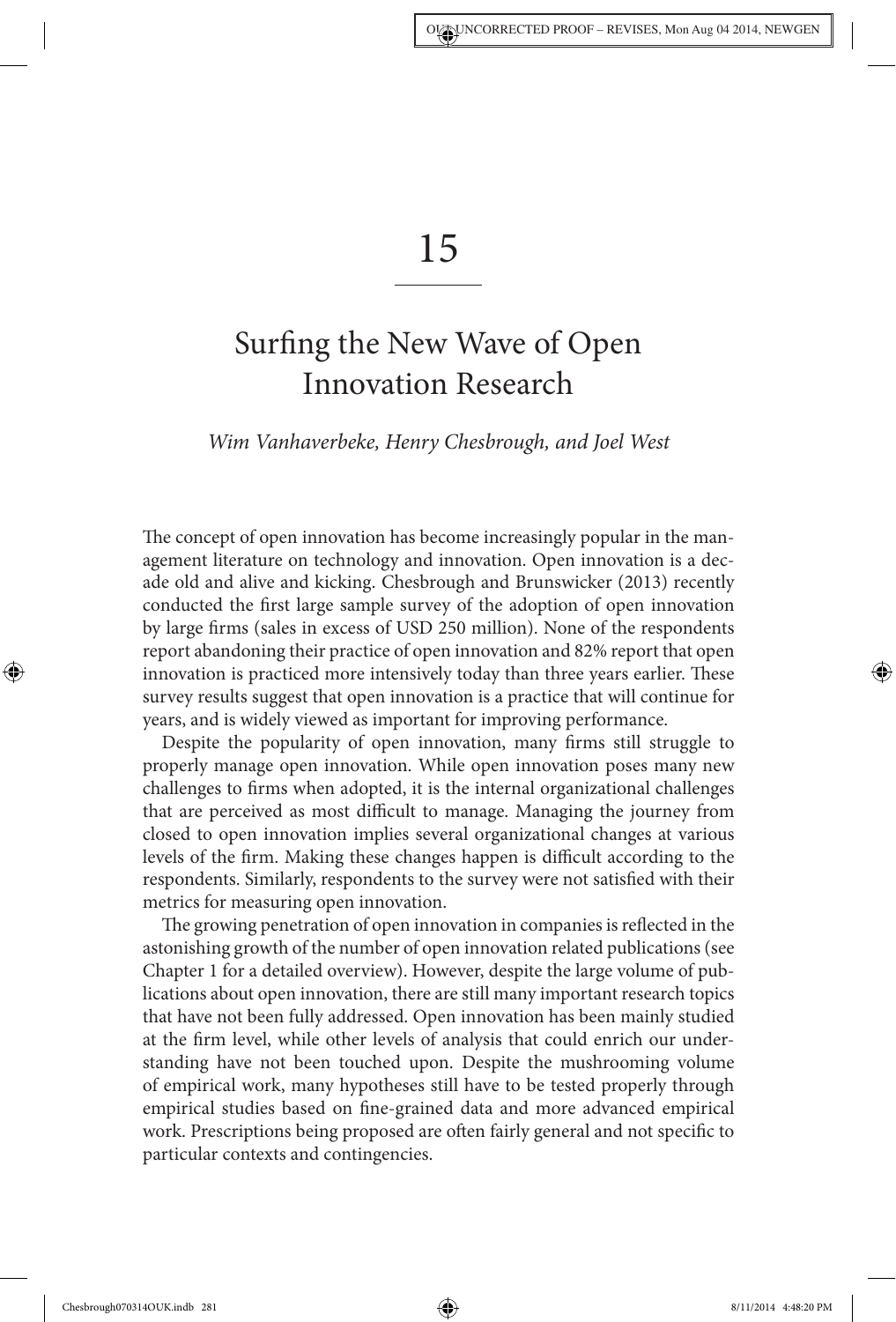The current state of open innovation in practice and research calls for extended research in the next decade. This was one of the major drivers for publishing this volume: each of the 14 preceding chapters is a contribution in a research area that has been understudied and deserves more attention from the research community in the next decade. One of the objectives of this volume is to shift from a debate between proponents and opponents about the benefits of open innovation towards an analysis that identifies the mediators and moderators of such benefits. Research has shown that patterns of innovation differ fundamentally by sector, firm, and strategy and thus we would expect that the mechanisms and outcomes of open innovation models would also be sensitive to the context in which they are analyzed. Instead of providing general prescriptions, the different chapters offer conceptual and empirical insights into the precise mechanisms underlying the successful implementation of open innovation research and management practice.

In the remainder of this chapter, we offer specific suggestions for the research community about how open innovation research could and should evolve in the next decade. Some are a direct consequence of ideas developed in previous chapters. Here, we integrate these ideas and crosslink them to each other. We also highlight topics that, while not covered in this book, we believe deserve more attention in future research.

The chapter is structured as follows: firstly, we discuss the need to connect (and integrate) open innovation research into mainstream management theories. Secondly, we look for possible extensions of open innovation research into new application fields, such as SMEs, low-tech firms, and non-profit organizations. Open innovation also has several implications for public policy and multinational companies. Thirdly, we elaborate on the need to examine open innovation at different levels of analysis. Fourthly, we identify the need to develop frameworks to understand how companies must change internally to successfully apply open innovation. Fifthly, we highlight how open innovation has implications for functions beyond R&D that have not traditionally been involved in implementing open innovation: such as HRM, PR, and legal. Finally, we reflect on the ongoing transformation of open innovation research and practice, and the implications for how to benefit from open innovation.

# 15.1 LINKING OPEN INNOVATION TO OTHER RESEARCH

The open innovation literature originated with reflections on observations about changing innovation management practices in companies (Chesbrough, 2003a, 2006a). Literature about open innovation has grown rapidly, and there is a growing need to relate or integrate it into existing innovation management research.

◈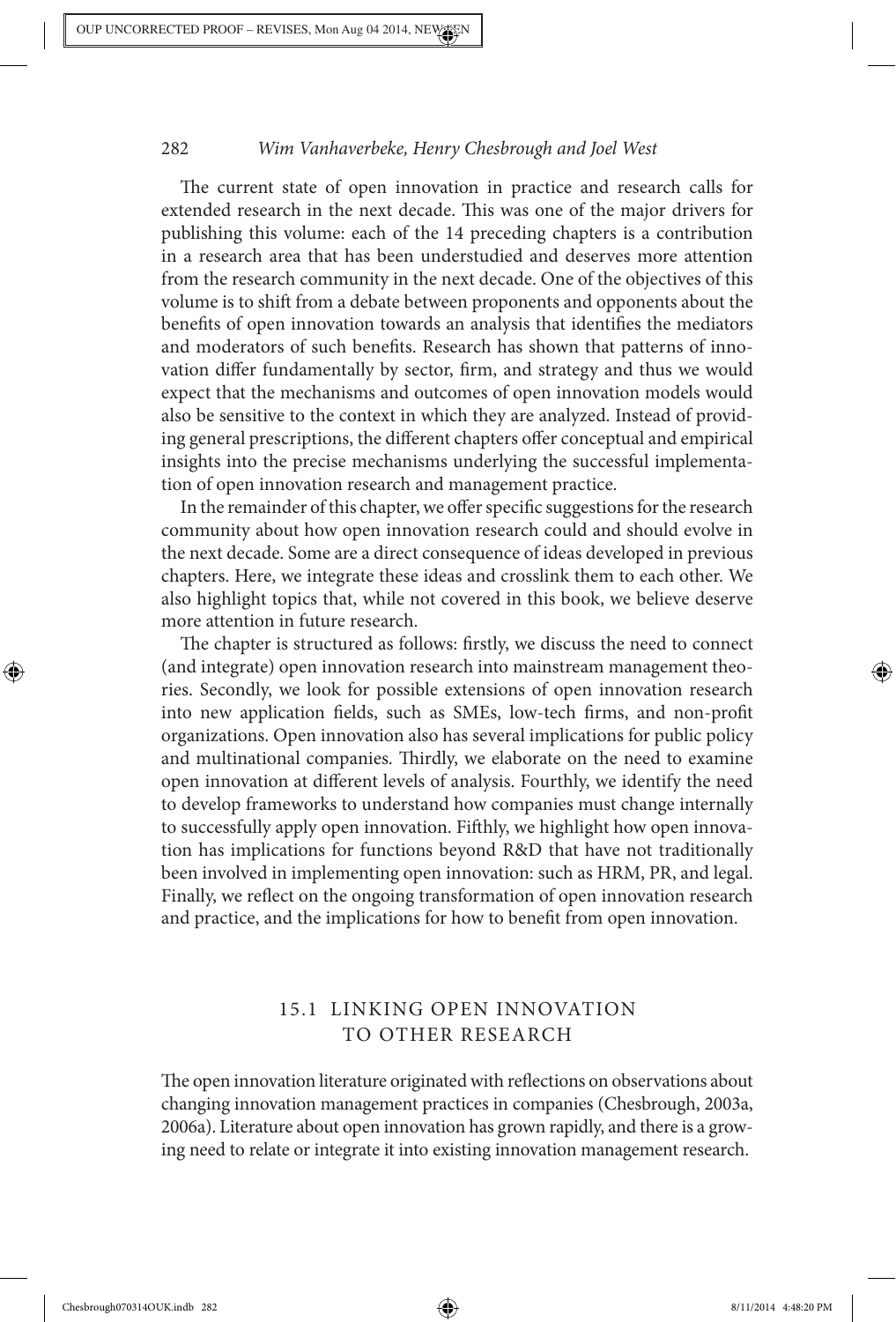Firstly, we need to integrate open innovation into the broader stream of innovation literature focusing on collaboration with external partners. Such external collaboration is increasingly important to firms, and other researchers (before and since Chesbrough) have examined such collaboration from perspectives other than open innovation. Such a proliferation of perspectives and terminology has the potential to create ambiguity and confusion, while contrasting and integrating open innovation with other research should improve the precision and predictive value of both streams of research.

In our earlier book (Open Innovation: Researching a New Paradigm), West and Gallagher (2006b) examined the distinction between open innovation and open source. In this volume, Piller and West (Chapter 2) unravel the distinction between open innovation and user innovation, while Chesbrough and Bogers (Chapter 1) consider more broadly how open innovation relates to other forms of openness. Others have sought to integrate open innovation with prior research, as Perkmann and Walsh (2007) did for university-industry collaboration. We welcome further research on distinguishing and combining open innovation with other research on external collaboration, including user innovation, co-creation, cooperative R&D, technology sourcing, and related topics.

Another way to extend open innovation research is illustrated by Vanhaverbeke and Chesbrough (Chapter 3), who explain the differences in firm strategies by classifying them into two dimensions: open vs. closed innovation and open vs. closed business models. In the case where open innovation is combined with open business models, new strategies can be developed in which the focal company is not involved in new product development but builds an ecosystem where others are delivering technical solutions (eventually in an open innovation style) to develop the business model of the focal firm. This expanded view on open innovation offers an interesting inroad to link open innovation to innovation ecosystem thinking (Nambisan & Sawhney, 2011). One suggestion for a further expansion of the logic of open innovation is to consider new product development as a particular case of a strategic driver. Using the innovation capabilities of others to leverage the strategic drivers of its business can open opportunities even for companies selling commodities.

Open innovation between organizations fosters the emergence and growth of innovation ecosystems. The open innovation literature has been focusing mainly on bilateral relations with innovation partners viewed from a single company's (and usually technology taker's) point of view. However, more and more companies use platforms and multi-partner networks as the basis of their business model. Consequently, the open innovation literature should shift its attention beyond the one-on-one relations between innovation partners to more complex settings of partnerships to create new open business models. For example, after explicating the differences between networks,

Chesbrough070314OUK.indb 283 8/11/2014 4:48:20 PM

◈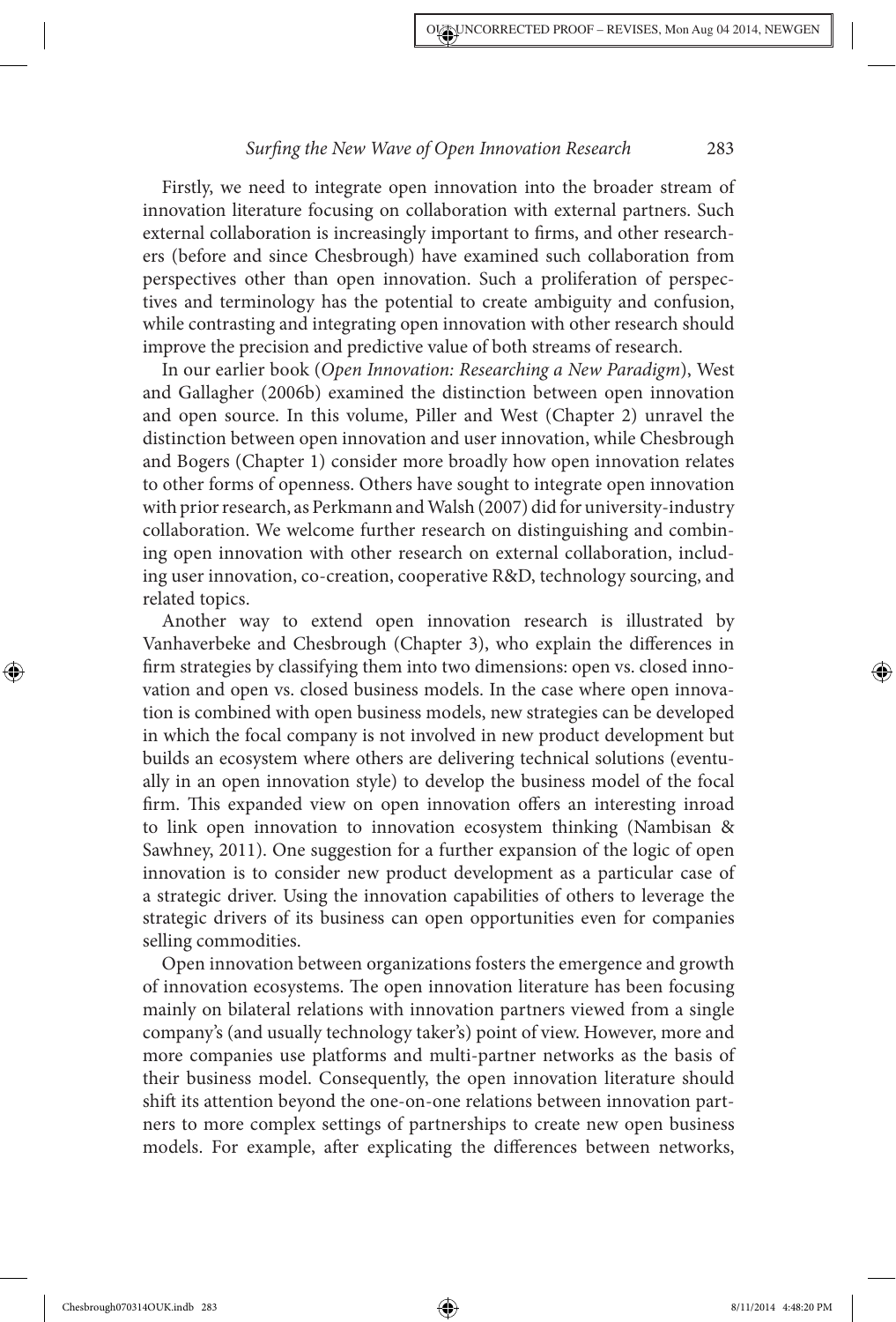ecosystems, and platforms, West (Chapter 4 in this volume) examines the challenges that a startup company faces in managing and funding an open innovation platform strategy.

Finally, Vanhaverbeke and Cloodt (Chapter 14) dig into the underlying assumptions of open innovation and try to clarify the phenomenon of open innovation, through use of existing management theories and theories of the firm. Although the goal is to obtain a better theoretical understanding of open innovation, the results of this chapter suggest broader applications. It is a relative straightforward exercise to investigate which theoretical assumptions are consistent or not with open innovation. The authors also suggest that open innovation challenges existing theories to rethink some of their theoretical assumptions. We invite scholars to take up this challenge, and provide a solid theoretical underpinning to open innovation that will lead to more substantive insights and conclusions. Such research will also help open innovation play a more central role in innovation studies.

# 15.2 EXTENDING OPEN INNOVATION TO NEW APPLICATION AREAS

Open innovation was originally conceived as a paradigm shift for large manufacturing companies. These companies were also among the first to deliberately adopt open innovation as part of their innovation strategy. Beyond companies such as IBM and Intel that were profiled in Chesbrough's (2003a) seminal book, there are numerous examples of large firms that have adopted open innovation as a direct consequence of the publication of that book. P&G, General Mills, Philips, Siemens, Lego, Natura, and DSM are good examples of companies that have embraced open innovation and systematically improved open innovation management over time.

Chesbrough himself expanded the scope of open innovation during the last decade. Firstly, he extended the focus from innovation to business models, arguing that companies could create and capture more value through open business models (Chesbrough, 2006a). Later, he introduced open innovation into services, showing how companies in a wide range of service industries can benefit from applying open innovation practices (Chesbrough, 2011). It is beyond doubt that major changes in sectors such as banking, insurance, publishing, retailing, logistics, and telecommunications will be seen as service companies start to adopt game-changing open innovation and open business models.

Most chapters in this volume provide ammunition to further broaden the scope of open innovation research. As it is impossible to mention all the possible extensions, we describe here just a few of the more interesting examples.

Chesbrough070314OUK.indb 284 8/11/2014 4:48:21 PM

◈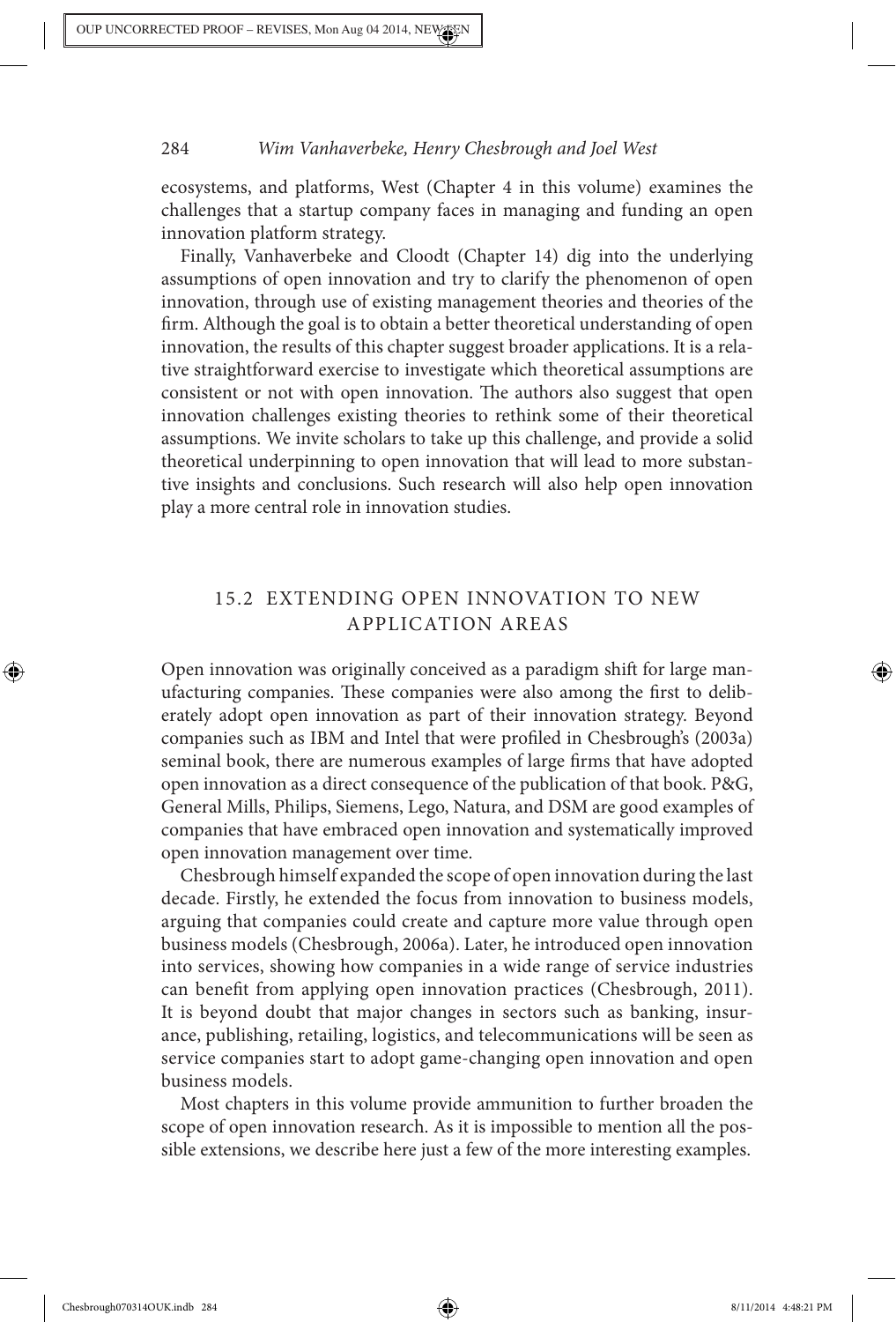Open innovation in SMEs: an initially neglected research area was how open innovation and open business models can be applied in small and medium-sized enterprises (SMEs). Only later did researchers investigate the relevance and specific nature of open innovation in SMEs (see van de Vrande et al., 2009; Lee et al., 2010; Wynarczyk et al., 2013; Spithoven et al., 2013) and there is still much that we do not know about open innovation in SMEs.

In Chapter 7 of this volume, Van de Vrande and Brunswicker set the stage for future research on open innovation in SMEs. They discuss the specific nature of this context and map the field of existing research. Against this background, they propose a future research agenda and discuss four key areas of open innovation research in SMEs that have not yet received sufficient attention from researchers: IT-enabled crowdsourcing in SMEs for involving a large number of "outsiders"; the importance of different kinds of networks (personal, R&D, and value networks) when SMEs engage in open innovation; the interplay of IP management and open innovation in SMEs; and the internal dimensions of managing open innovation in SMEs.

The limited research thus far suggests that SMEs can successfully embrace open innovation and that openness contributes substantially to their innovative and financial performance. Yet, it also indicates that open innovation management in SMEs substantially differs from open innovation management in large (manufacturing) companies. We strongly encourage scholars to develop a conceptual understanding of why open innovation in SMEs differs materially from open innovation in large firms, and thus why adopting the open innovation practices of large firms is not appropriate for SMEs. Based on in depth interviews at ten SMEs that embrace open innovation, Vanhaverbeke (2012) concludes that open innovation management in (traditional) SMEs is so different from open innovation in large companies that lessons learned from good practices in large firms cannot be transferred to SMEs.

Here are some possible research topics for how open innovation might be re-conceptualized when applied to SMEs. Firstly, open innovation is inextricably linked with the strategy or business model of the firm, and so its role can only be understood within a broad strategic setting. Thus an analysis of the business model innovation would logically come first, and the usefulness of open innovation hinges on the role it plays in achieving broader strategic goals. A second research topic that should be explored in greater detail is the link between open innovation in SMEs and the role of the founder or manager of the firm. In SMEs the entrepreneur plays a crucial role in shaping the entire innovation process. He perceives and explores new business opportunities, and his personal commitment and conviction help determine the success and development of the innovation network. This suggests an opportunity to link open innovation to the entrepreneurship literature, particularly that on the attitudes and behaviors of founders. Thirdly, one approach for SMEs to utilize

◈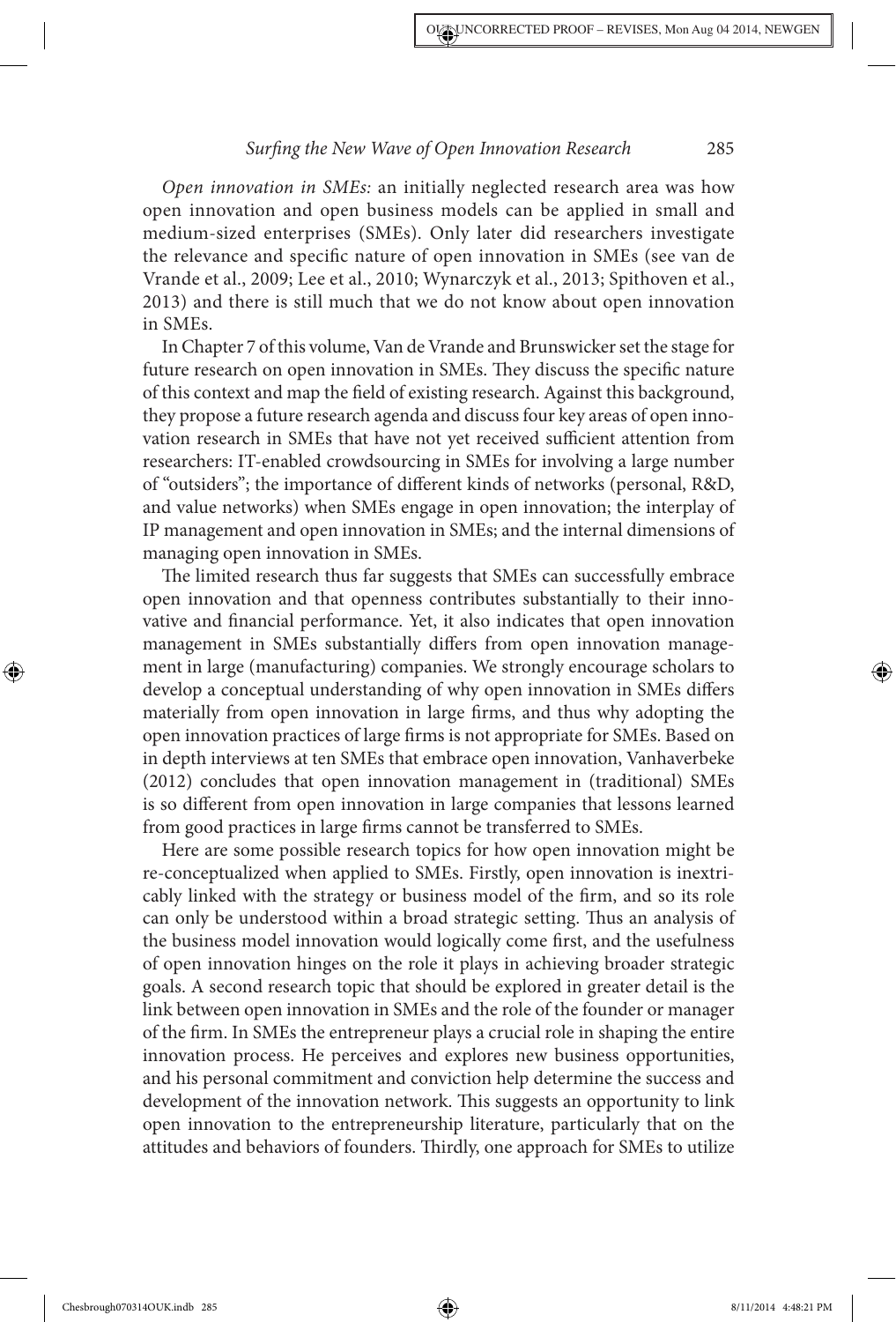open innovation might be to apply the principles of discovery driven growth theory to maximize opportunities and minimize risks (McGrath & MacMillan, 2009). Finally, we need to integrate different disciplines such as innovation management, entrepreneurship, and strategy, bridging these independent perspectives to understand the complexity of open innovation in SMEs.

Open innovation in high-tech and low-tech industries: open innovation has been mainly associated with high-tech contexts where companies develop new business opportunities based upon technology sourced from other organizations. This is not surprising because such technological breakthroughs are an important form of innovation. However, new technologies are not the only way in which firms can develop new offerings and generate competitive advantage. Product design, new market insights, customer intimacy, and business model innovation are a few examples of how firms may realize the benefits of open innovation from non-technological factors, and we suspect these drivers will be particularly important in low-tech environments.

Although not an explicit focus of this volume, we would like to see more research on open innovation in low-tech industries and on open innovation beyond technological innovation.<sup>1</sup> Consumer product companies such as Procter & Gamble and Matsushita were early adopters of inbound open innovation (Dodgson, Gann & Salter, 2006; Christensen, 2006), and many of the SMEs (in the studies mentioned earlier) were in low-tech industries. However, only a few papers have explicitly focused on open innovation in low-tech settings (Chesbrough & Crowther, 2006; Spithoven, Clarysse & Knockaert, 2010; Vanhaverbeke, 2012) and there is a need to systematically analyze how open innovation functions in such settings.

The open innovation practices that are effective in high-tech settings may not work in low-tech industries: with little or no internal R&D capabilities, firms in low-tech industries might not work on technological innovations themselves (including firms with poorly developed internal R&D capabilities), but they can still thrive using innovations developed by firms in other (high-tech) industries. Laursen and Salter (2006) found that low-tech firms in industries such as paper and printing had a relatively narrow search for external innovations; instead, firms in these industries tend to rely on suppliers (of capital equipment or key inputs) to provide innovation (Dosi, 1988). The strategic logic behind successful applications of open innovation in low-tech industries should be analyzed in detail and compared to open innovation practices in companies in high-tech industries. Such insights would lead to a more nuanced and predictive theory of open innovation, if the comparison leads to the conclusion that open innovation practices in low-tech industries are significantly different from those in high-tech industries.

Open innovation and not-for-profit organizations: Open innovation has largely been studied in the private sector of the economy. In recent years, the not-for-profit sector has increasingly realized that open innovation can

Chesbrough070314OUK.indb 286 8/11/2014 4:48:21 PM

◈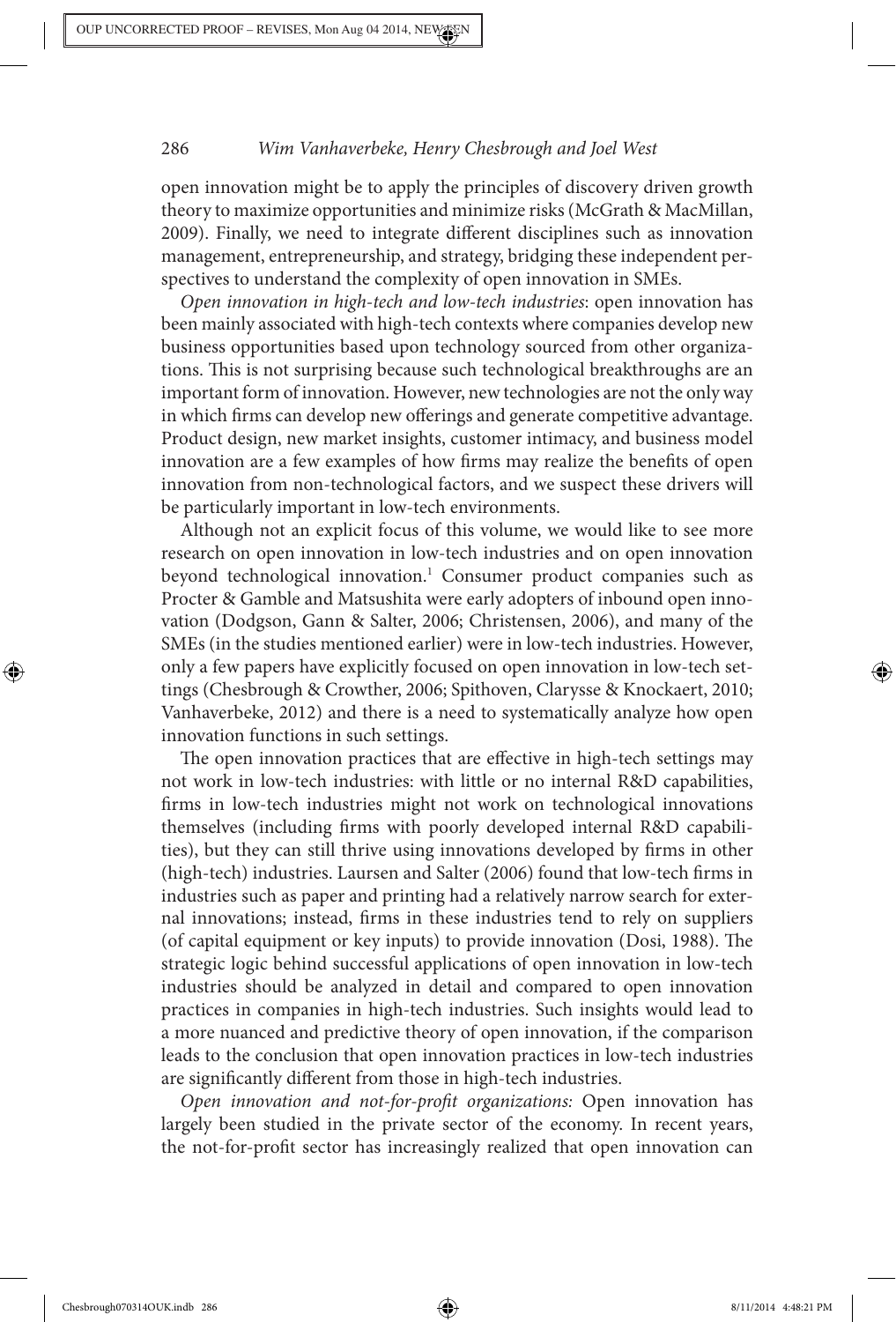generate considerable potential benefits for organizations such as charities, NGOs, or government agencies. Chesbrough and Di Minin (Chapter 9 of this volume) examined case studies of three such organizations that successfully applied open innovation at the core of their strategy. They conclude that open innovation is also relevant for social entrepreneurs, non-profits, and public agencies, to support their efforts to grow their operations and establish partnerships to achieve social change. Chesbrough and Di Minin explain how the principles of open innovation can be applied in this context through a process they term Open Social Innovation.

Other examples exist of NGOs and other non-profit organizations being centrally involved in open innovation initiatives. For example, the World Wildlife Fund (WWF) established an incubator where individuals or groups outside WWF can pitch ideas that would be financed and guided by WWF. It is also interesting to follow the increasing number of collaborations between multinational corporations and NGOs using this process to develop completely new innovation ecosystems. In May 2007, Unilever became the first company to commit to sourcing all its tea in a sustainable manner. Working with the Rainforest Alliance, an international environmental NGO, Lipton and its parent company, Unilever, announced that all Lipton Yellow Label tea bags sold in Western Europe would be certified by 2010. In this case, the Rainforest Alliance certifies Lipton's tea farms in Africa. The collaboration with the NGO should guarantee consumers that the tea they are drinking contributes to incomes and livelihoods of nearly one million Africans and to the protection of the environment. The alliance provides Unilever a unique way to differentiate the Lipton brand from those of its competitors.

Yet, not only social entrepreneurs and NGOs can profit from innovations. There is a diversity of non-profit organizations that can be analyzed through the open innovation lens: universities, research labs, libraries, trusts, museums, and even regulatory agencies. Each faces considerable strategic challenges for growth and renewal, and—as with companies—open innovation may provide a way forward. As with companies, non-profit organizations are increasingly recognizing the crucial role of partnerships in implementing a successful strategy. Therefore, we strongly encourage scholars to further explore the potential of open innovation applications in the non-profit sector.

Open innovation and public policy. Open innovation has major implications for public policy. However, we did not address this topic in this volume, and thus far, only a few publications have focused on this area. In a study about the policy implications of open innovation in the European Union, Chesbrough and Vanhaverbeke (2012) argue that public policy should follow the evolution of the private sector towards open innovation strategies. This report offers a set of broad guidelines on how, by starting from an understanding of open innovation, public policy can facilitate open innovation in the European Union and create more economic growth and jobs. Their recommendations range from

Chesbrough070314OUK.indb 287 8/11/2014 4:48:21 PM

◈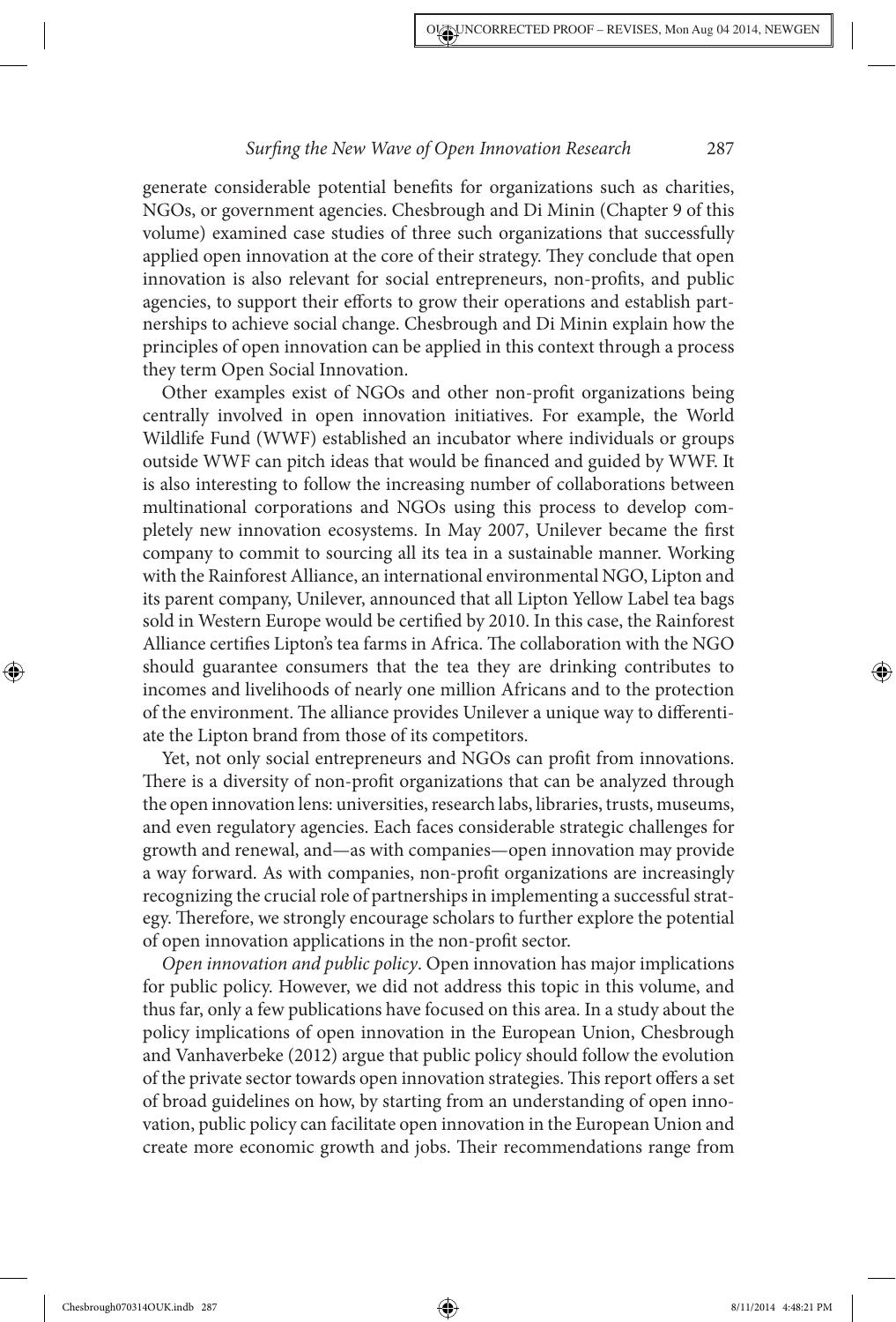action points in education and human capital development, over ideas about how to finance open innovation, to a new approach to intellectual property in government funded organizations. Other policy recommendations would facilitate open innovation by supporting startups and SMEs, which bring new ideas to market and stimulate competition by established firms. Finally, the report calls on governments to expand open government.

In sum, supporting open innovation policy means going beyond the traditional innovation policies, with new approaches that cut across different policy areas to advance and support innovation. We believe that many policy measures in developed countries were created for an era of closed innovation and have remained largely unchanged since then. As economies have entered the era of open innovation, innovation policy needs to change accordingly to remain effective. Given the limited attention thus far, we strongly encourage researchers and policymakers to develop policy frameworks that facilitate open innovation.

The geographic reach of open innovation. A recent extension is broadening the geographical dimension of open innovation. In the past, open innovation literature focused on why external knowledge is important, but rarely considered where that knowledge should be sourced. Asakawa, Song and Kim (Chapter 8 of this volume) remark that as open innovation is becoming increasingly global and global R&D is becoming increasingly open, cross-fertilization between open innovation and global R&D management literature streams is a natural direction. Connecting open innovation to R&D globalization as currently practiced by a growing number of MNEs will make open innovation more interesting and relevant for MNEs struggling with the geographical dimension of open innovation. The organization of open innovation becomes more complex because management has to source knowledge in different parts of the world, while organizing and coordinating knowledge flows internally to extract the most out of the insourced or co-created knowledge.

However, how open innovation can be coupled to global R&D management in MNEs is only one of the potential topics when we introduce the geographical dimension in open innovation. Researchers have considered the impact of differences in corporate culture upon open innovation, but not the impact of differences in national culture. Earlier innovation researchers have examined how the latter differences affect firm innovation processes, as when Shane, Venkataraman, and MacMillan (1995) found differences in innovation leadership styles between countries in a study of 30 national cultures. Thus, exploring the link between differences in culture with differences in the incidence and success of open innovation would help identify moderators and limits of open innovation.

One possible approach would be for researchers to analyze the impact of open innovation in Asian economies and compare the results with Western economies. Most cultures in the Far East are considered to favor relational

Chesbrough070314OUK.indb 288 8/11/2014 4:48:21 PM

◈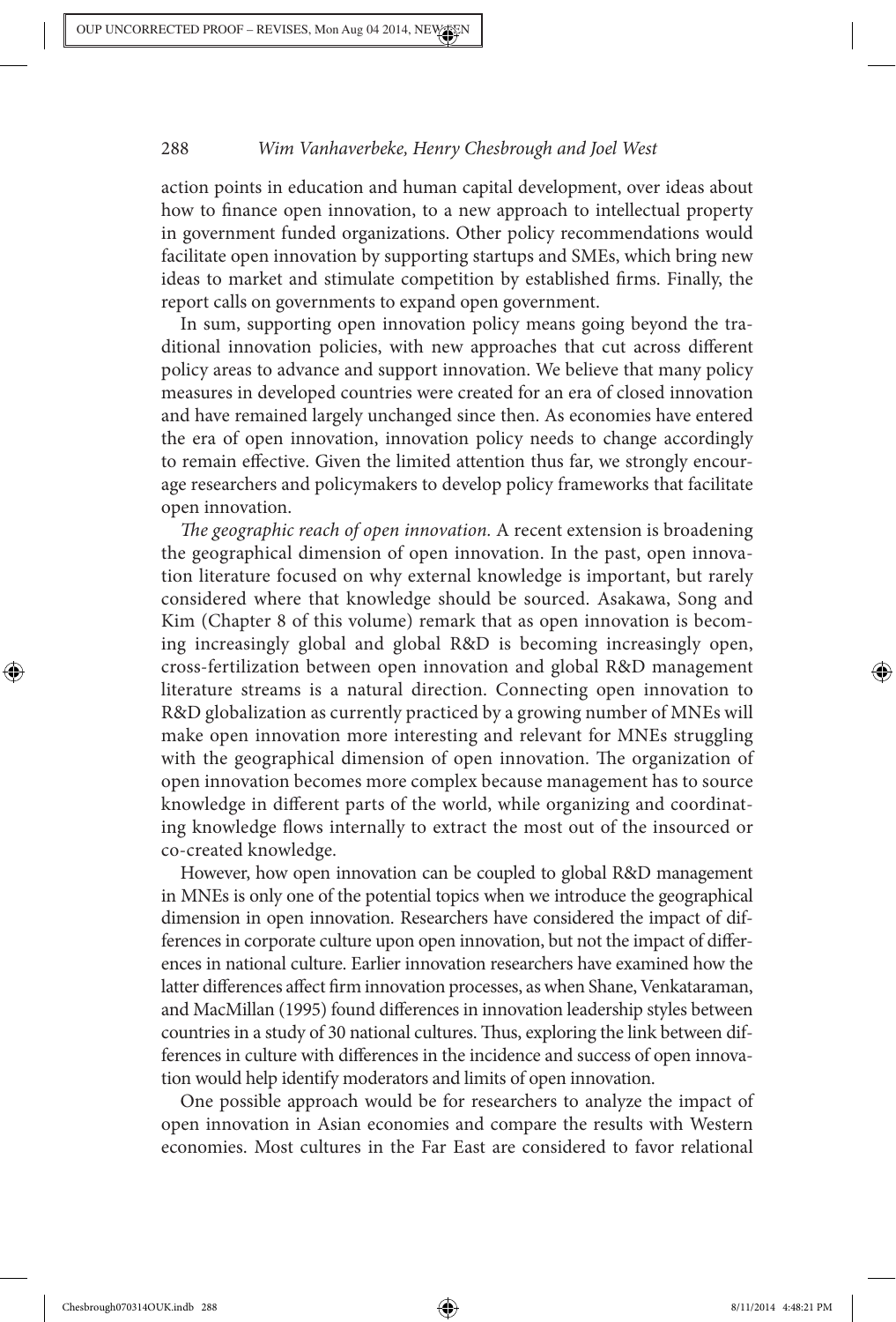links rather than the transactional approach used in most Western economies. How do different cultures change the approach to building collaborations with outsiders? How do they impact the speed of building and dissolving relations? Are relationships in Asian economies more stable? What does this imply for the concept of trust in Asian economies? Thus far, there is preliminary evidence that open innovation works differently in northern and southern Europe, while there may also be a link between the penetration of venture capitalists in a country and the perception of open innovation.

Finally, we should also analyze the role of local clusters in determining the effectiveness of open innovation. The literature on open innovation highlights the relevance of networks of interrelated firms as a key determinant of the ability to successfully innovate (Chesbrough, 2003b; van de Vrande et al., 2010). Regional clusters can be defined as "geographical concentrations of interconnected companies and institutions in a particular field" (Porter, 1998, p.78). In our earlier book, Simard and West (2006) concluded that the benefits of open innovation may be better realized in regional clusters, which provide an improved environment for information exchange, and because collaboration among firms (and research organizations) in a cluster is a major factor in the success of such clusters. They noted the potential linkage between the relational theories of social network analysis, and the collaborative processes that lie at the heart of open innovation. While Lee et al. (2010) used such measures in their study of open innovation among Korean SMEs, we are unaware of this approach being used in studies of regional clusters. We welcome further research linking the open innovation literature to the regional cluster theory. Of particular interest is the evolving knowledge-based cluster theory, as it highlights the role of interactive learning processes and the development of relational capital as a primary source of positive cluster effects (Bahlmann & Huysman, 2008; Bathelt, 2008; Cooke, 2007; Staber, 2007; Mesquita, 2007).

# 15.3 ANALYZING OPEN INNOVATION AT DIFFERENT LEVELS OF ANALYSIS

West, Vanhaverbeke and Chesbrough (2006) identified the need to study the phenomenon of open innovation at different levels of analysis. In our earlier book, we outlined five levels of analysis for future research in open innovation: individuals and teams (groups), organizations, inter-organizational (networks, industry, or sector), and regional and national innovation systems. Extensive research has been done at the organizational level, but the other levels of analysis were and are still heavily underrepresented. The overemphasis of the firm level has some unsavory effects: first, open innovation is studied with

Chesbrough070314OUK.indb 289 8/11/2014 4:48:21 PM

◈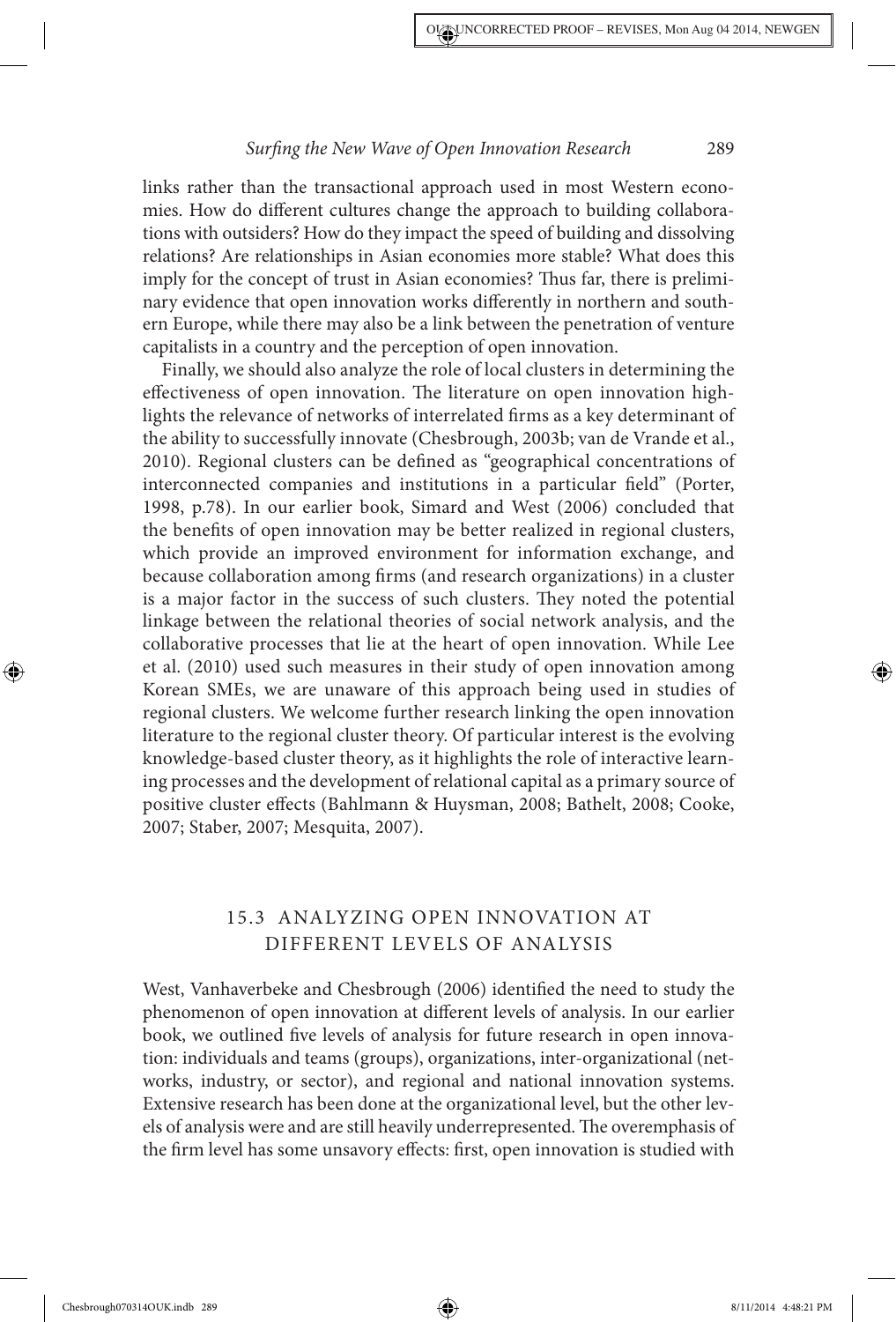a narrow, managerial perspective that is focused on topics mainly relevant to top management. Second, a firm perspective prevents us from taking an unbiased view on collaboration between different innovation partners. A dyadic or innovation network perspective is required to understand the objective incentives of all the partners involved. Third, an analysis at the organizational level does not provide detailed information on the mechanism driving open innovation within an organization. A lack of understanding of these mechanisms will prevent us from reaching a better understanding of how open innovation should be managed and organized. Finally, the firm-level analysis may reflect the comfort zone of management scholars, pointing to the need to engage a broader range of research perspectives.

Analyzing open innovation at other levels requires inter-disciplinary research which may be harder to conduct and publish. As we discuss below, understanding open innovation management at the levels of individuals requires some understanding of HRM, IP management, team dynamics, or new product development. A good understanding of strategic alliances, the role and legal understanding of contracts, or trust development are likely to be key elements for studying innovation networks in depth. Finally, describing the role of open innovation in regional innovation systems and public policy (as recommended above) requires collaboration with specialists in policy decision-making.

Three chapters in this volume suggest some of the benefits of analyzing open innovation at different levels of analysis. Chapter 4 suggests the difficulties that young innovative firms have in building a sustainable business model when funding and other key resources are provided by ecosystem partners with divergent interests. In Chapter 5, Christensen demonstrates the increasing importance of collaboration between a firm and its environment and the opportunities that firms practicing open innovation have to enact and shape that environment. In a similar vein, there are opportunities to connect open innovation to earlier research on the emergence of technology markets (cf. Arora et al., 2001a, 2001b; Arora & Gambardella, 2010).

In Chapter 6, Vanhaverbeke and his colleagues examine a specific case of sub-firm unit level of analysis, identifying the potential benefits of researching (and managing) open innovation at the level of the R&D project. Open innovation can speed up or (slow down) R&D projects, it can lead to more technology transfers or innovations with a larger financial impact, while firms can utilize openness during part or all of the R&D project. Researchers can also consider the impact of different types of partners in an R&D project, or the contrasting impacts between openness in radical or incremental innovations. Studies of R&D projects would be even more fruitful when utilizing systematic data about the composition of (internal or external) teams and the traits of individuals working in open innovation projects.

◈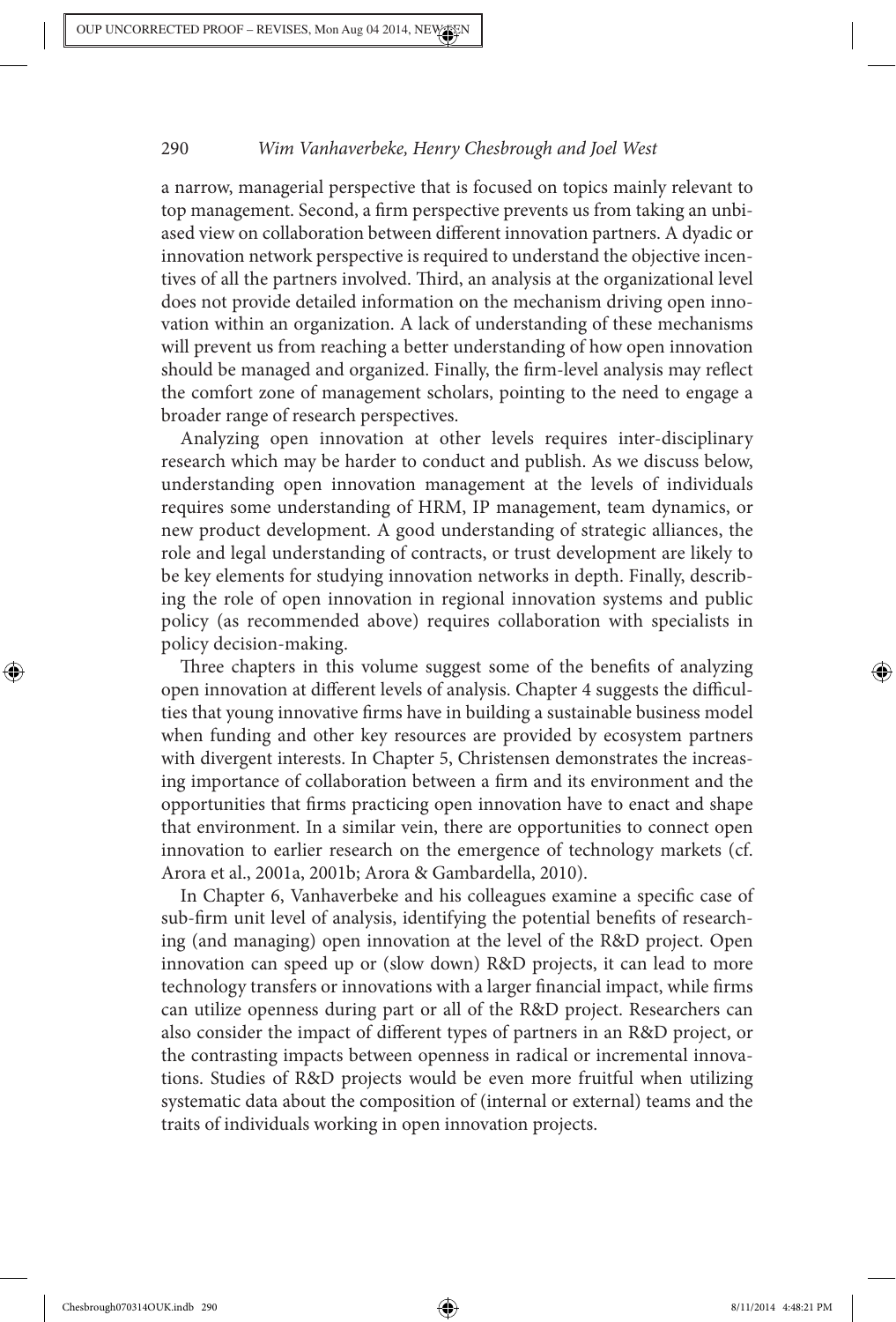# 15.4 ORGANIZING AND MANAGING OPEN INNOVATION

While the first decade of open innovation research focused on the adoption and notable successes of open innovation, less attention has been given to measuring the net benefits of open innovation. During this same period, many companies adopted open innovation on an ad-hoc basis or in a more systematic way. However, a recent survey found that most companies fail in the internal organization of open innovation (Chesbrough & Brunswicker,  $2013$ ). Examining the adoption of open innovation in large firms, the study found that while 78% of those surveyed use open innovation, their level of satisfaction with the metrics they employ to manage open innovation is low. The authors conclude that much more knowledge is needed about how to manage and organize open innovation.

Open innovation does not automatically lead to improved innovation or financial performance. There are many ways in which an open innovation strategy can go wrong. For example, firms utilizing inbound open innovation may be unable to find suitable external innovations, may fail to integrate the technology into their organization or bring it to market, or may find that the costs of external sourcing exceed the benefits (West & Bogers, 2014). Companies need the right internal organization to gain from open innovation. This includes efficiently organizing and managing collaboration with external innovation partners, as well as following through with commercialization and measuring results. If researchers look within companies to study the internal organization and management of open innovation, they may produce results that are relevant for managers, as well as help shift the direction of open innovation research towards new and interesting directions.

Mortara and Minshall (Chapter 12 in this volume) provide a potentially valuable framework for implementing open innovation that suggests how large companies organize to profit from open innovation. They distinguish between characteristics describing high-level, firm-wide tendencies of open innovation configurations on the one hand; and internal characteristics and dynamics of open innovation implementation processes on the other hand. These "macro" and "micro" characteristics of open innovation configurations by firms should be aligned with the requirements of the environment (market, industry, technology) and can be moderated (in a positive or negative way) by corporate culture, politics, internal technological capabilities, and corporate knowledge management tools and procedures. Although this framework is a promising way to structure research about open innovation implementation, we still have a long way to go and therefore invite more researchers to examine this area. We are only aware of limited publications thus far that have considered these topics (e.g., Chiaroni et al., 2010, 2011).

◈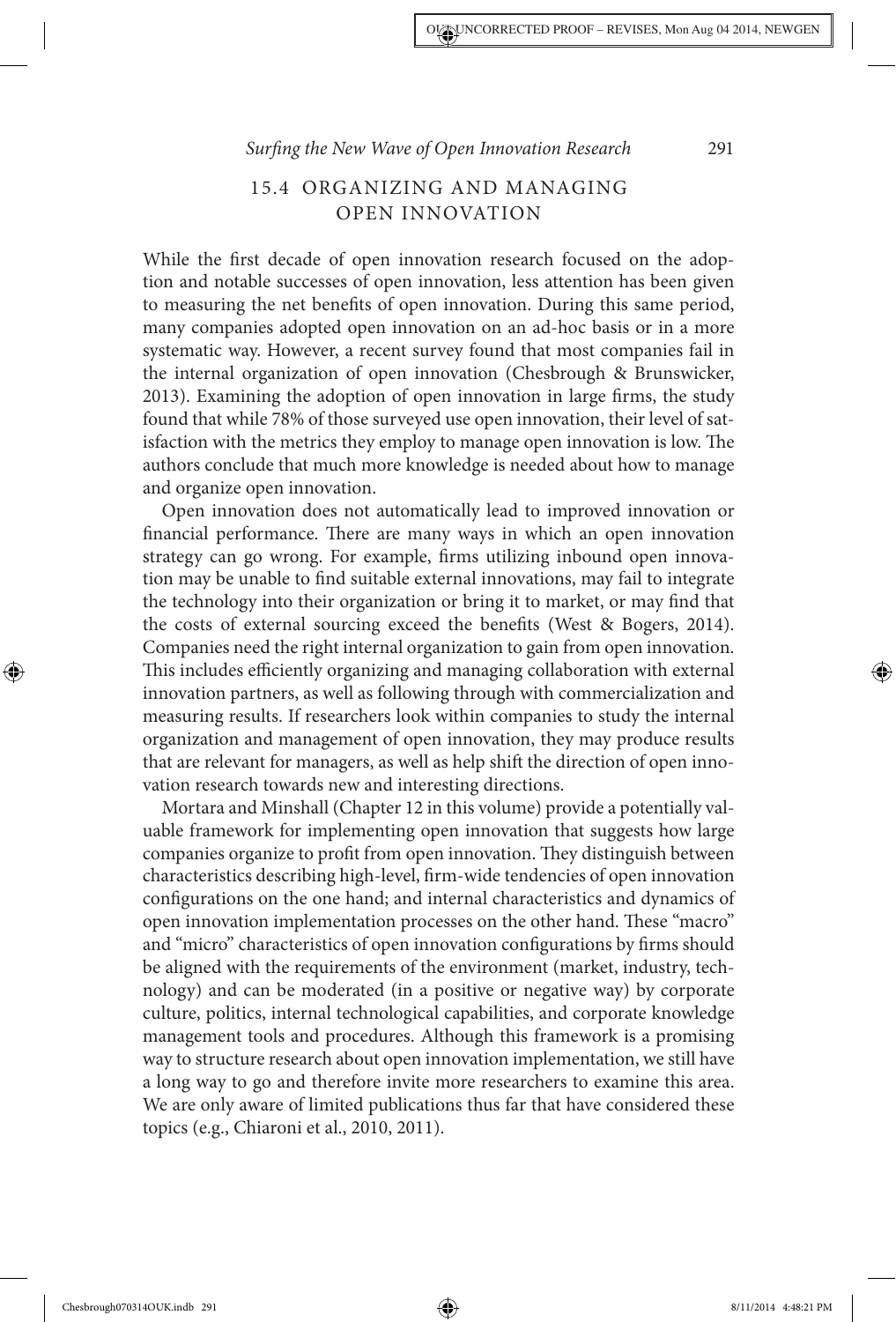In other chapters of this volume, the authors focus on specific implementation issues. For that purpose, we tapped into the experience and knowledge of practitioners or experts who work closely together with open innovation practicing companies. Topics covered include: 1. How should firms be organized to work effectively with innomediaries? (Chapter 13 in this volume); 2. How should firms organize to work effectively in the inside-out mode of open innovation, specifically in establishing spin-offs? (Chapter 11 in this volume); 3. How to manage IP in the company for optimal use in open innovation? (Chapter 10 in this volume). These topics cover only a small set of the possible research topics about how to organize and manage open innovation in medium-sized and large companies.

Other questions require more investigation. For example, what is the role of top management in supporting open innovation? How should firms set up organizational, management, and communication structures supporting open innovation projects? How should they recruit, select, train, etc. for open innovation? What skills, attitudes, and personalities are needed? (see also Chapter 12 in this volume) How can firms create a corporate culture where open innovation can thrive? How can IP be used strategically to accommodate open innovation? How should the R&D department be changed to facilitate open innovation? How should employees work with an open innovation implementation team? What is the best way to evaluate the success of open innovation? What does it take to move from closed to open innovation? Many companies are struggling with such questions: in-depth investigations of these topics would help companies organize and manage open innovation more successfully.

# 15.5 CONNECTING OPEN INNOVATION TO FUNCTIONS BEYOND R&D

The focus of open innovation has been on the challenges it creates for the R&D department or new business development units; but the potential impact extends to many other functions within the corporation. For example, human resource management (HRM) has received scant attention in open innovation literature, even though promoting open innovation actually requires specific management practices and an appropriate organizational culture. Efforts to explain (or enable) the success of open innovation may fail without considering a firm's HR practices. For example, such practices often focus on encouraging and reinforcing individual performance and development, forming potential hurdles for an effective implementation of open innovation. Such incentives mean that employees are not encouraged to innovate outside the

◈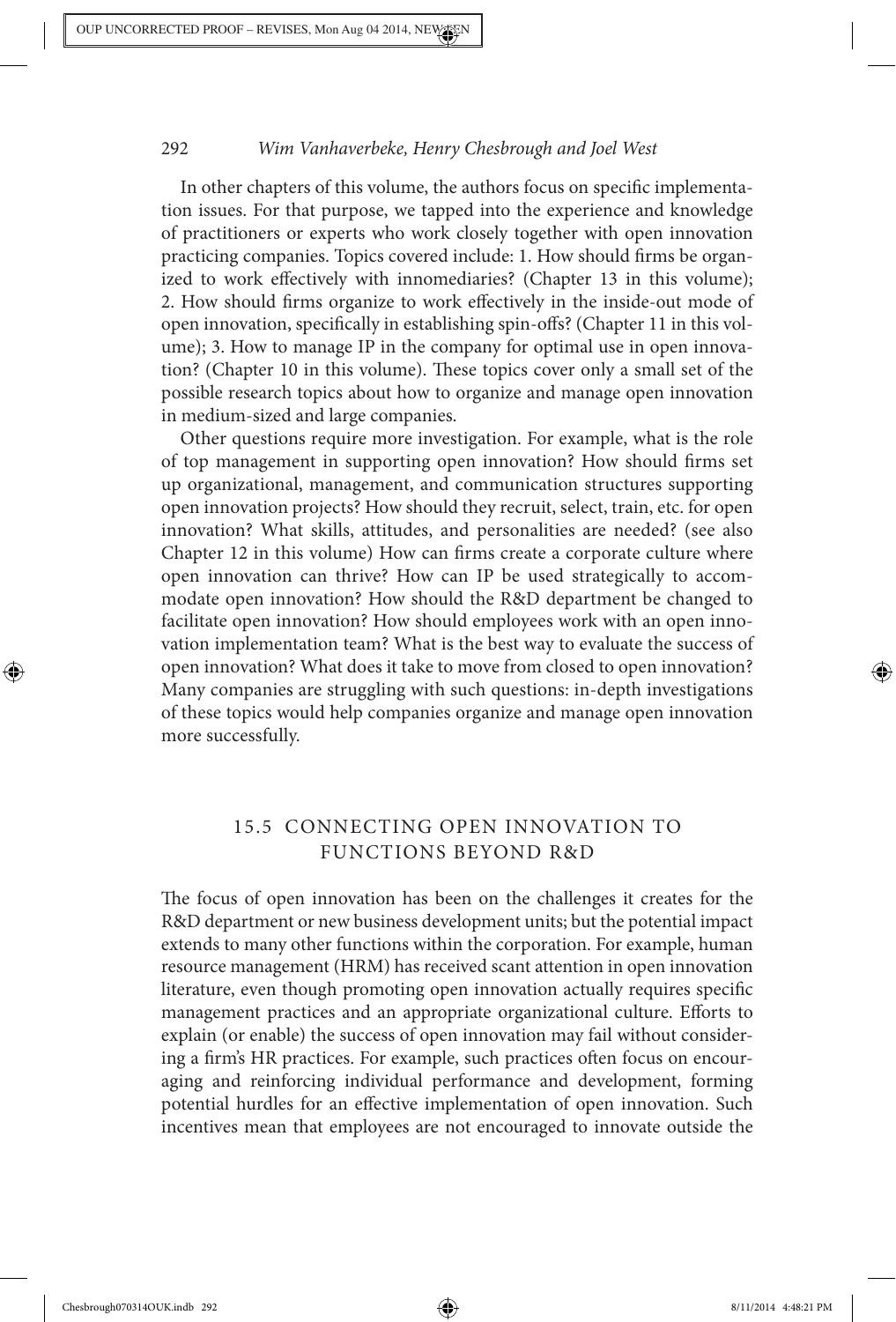bounds of their company or business unit, or are even actively discouraged from doing so.

When we began this book project in early 2012, there was virtually no literature on the relationship between HRM practices and open innovation performance. As we finish this chapter two years later, there are only a handful of publications that have addressed this topic in any depth. Based on a survey of 158 companies in innovative regions of Russia, Podmetina, Volchek, Dabrowka, and Fiegenbaum (2013) find a positive relationship between HR learning and training practices, human capital value and employee motivation on external technology sourcing—and of the first two factors on external cooperation. Van Steerthem, Delcour, and De Stobbeleir (2013) interviewed managers of Belgian organizations successfully practicing open innovation. Their study is a first attempt to develop a systematic approach on the HRM implications of open innovation, considering recruitment and selection, training and development, appraisals and assessment, and the required change in corporate culture.

Although some scholars have been pioneering the implications of open innovation for HRM, it is fair to say that the human aspect of implementing open innovation remains largely overlooked. Success in open innovation depends on the people involved and thus HRM practices and culture that support those people and the process of open innovation. Traditional HR practices that form a roadblock to such efforts must be moved aside for new, innovative approaches to HR. We encourage scholars in innovation management to team with HRM specialists to study the implications of open innovation for HRM and develop HRM practices that facilitate open innovation.

HRM is not the only corporate function that is impacted by (and impacts) a firm's approach to open innovation. Others include the legal department (as considered by Chesbrough and Ghafele in Chapter 10), and public relations (studied by Mortara and Minshall in Chapter 12). Procurement, manufacturing, quality control, support, and IT are among the functions that might also be studied by open innovation scholars.

# 15.6 THE TRANSFORMATION OF OPEN INNOVATION PRACTICE AND RESEARCH

Open innovation and open innovation research are not only expanding rapidly, but they also are transforming over time. Originally, open innovation was explicitly developed as a management practice for large manufacturing companies. It is now applied in smaller companies, service companies, universities, research labs, and even government agencies. In parallel, the focus

◈